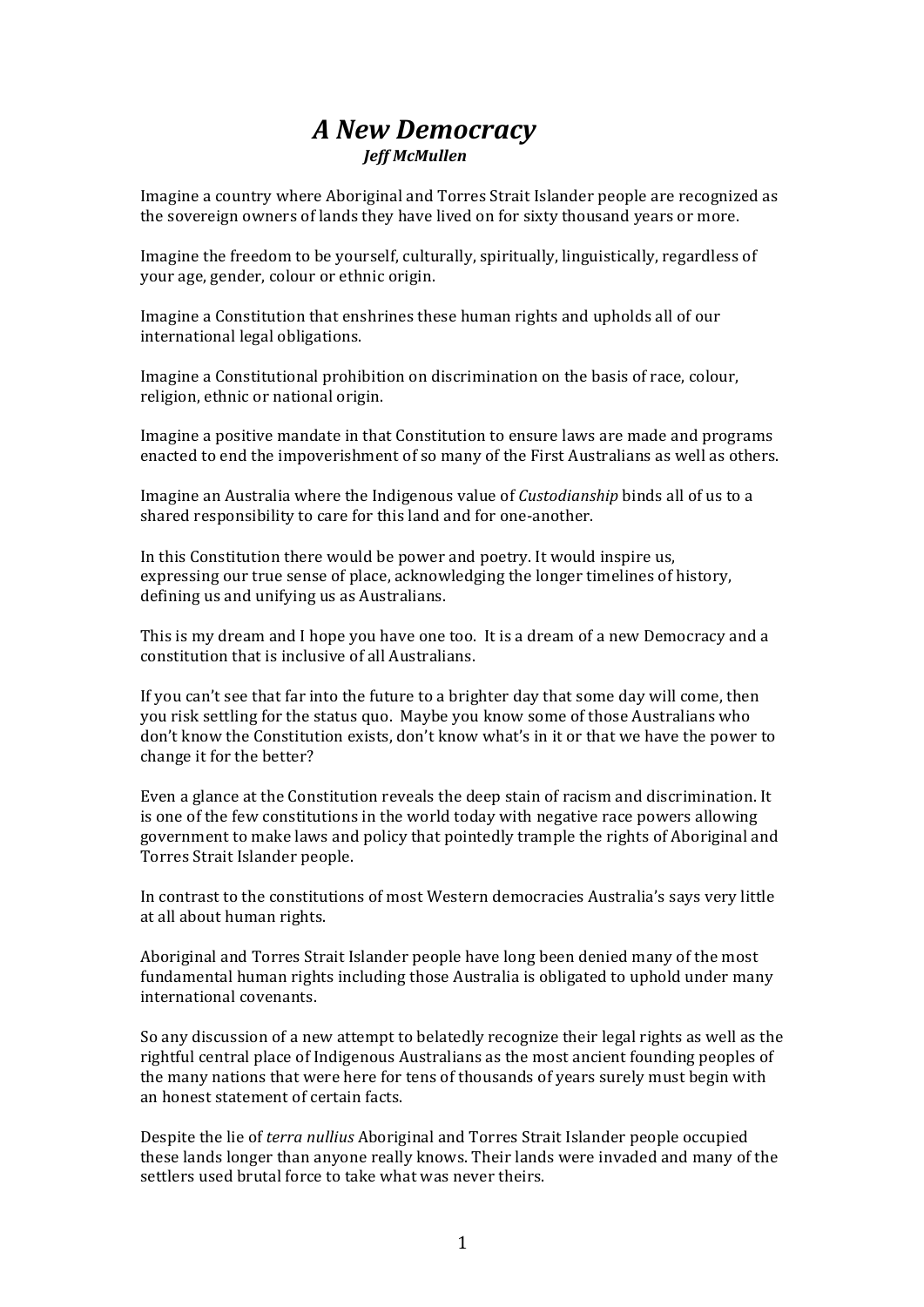To deny the invasion, the massacres and the theft of lands, and I say this with grim irony. would undermine any claim that the Australian Constitution has legitimacy.

The nation constituted by the Australia Constitution Act of 1900, a British Act of Parliament, is founded on the misguided notion of White Supremacy and the equal folly of that tragic concept of conquest. As some Australia judges have noted conquest is a facet of international law used to justify claims by other nations to sovereignty. But having witnessed many of the worst conflicts over the past 45 years I am convinced this ancient belief in conquest is a vestige of our most predatory and barbaric traits as a species.

Yet conquest, of a sort, and extraordinary denial or reality is what has landed us all in this Constitutional mess.

Despite the fact that the original English invader, James Cook, ignored his orders to 'consult with the natives', despite the truth that Aboriginal resistance did occur, that there was no surrender of sovereignty and no negotiation of a treaty, the colonies established a Constitution that looked right through Aboriginal people as if they were not there.

There were just two references to 'natives' in the 1901 Constitution Act and they both tragically excluded Aboriginal and Torres Strait Islander people. They were not even to be counted in the census because given the prevailing racism it was assumed that out among the flora and fauna they were doomed to extinction. The Parliament was prohibited from making laws for the 'natives' but this exclusion did not prevent shameful policies aimed at assimilation and at times acts of genocide.

It was not until the 1967 Referendum that a 92% majority of Australians voted emphatically to allow Aboriginal and Torres Strait Islander people to be counted along with all other citizens and ves the Commonwealth could make laws for them too along with other races.

You see the anachronistic, racist and scientifically false notion of a White Australia was built into the Australian Constitution. The race powers are still there today.

Section 25 allows the States if they wish to disenfranchise people on the basis of race. Section 51 (xxyi) allows the federal parliament to pass special laws relating to "the people of any race for whom it is deemed necessary to make special laws."

You can see what this means for Aboriginal people when you look closely at the crushing humiliation of the Northern Territory Intervention, as the Racial Discrimination was suspended again to allow official discrimination, sanctioned by a Prime Minister, an Opposition Leader and almost all members of the federal parliament.

An Aboriginal child born in one those remote communities in 1967 will spend the first fifteen years of life controlled by the new Chief Protectors who dictate fundamental aspects of family life, Cultural life, work, welfare and education from thousands of kilometres away in Canberra. Their genuine right to an equal opportunity for health, education, housing and a decent standard of living has never been honoured in this hollow Constitution.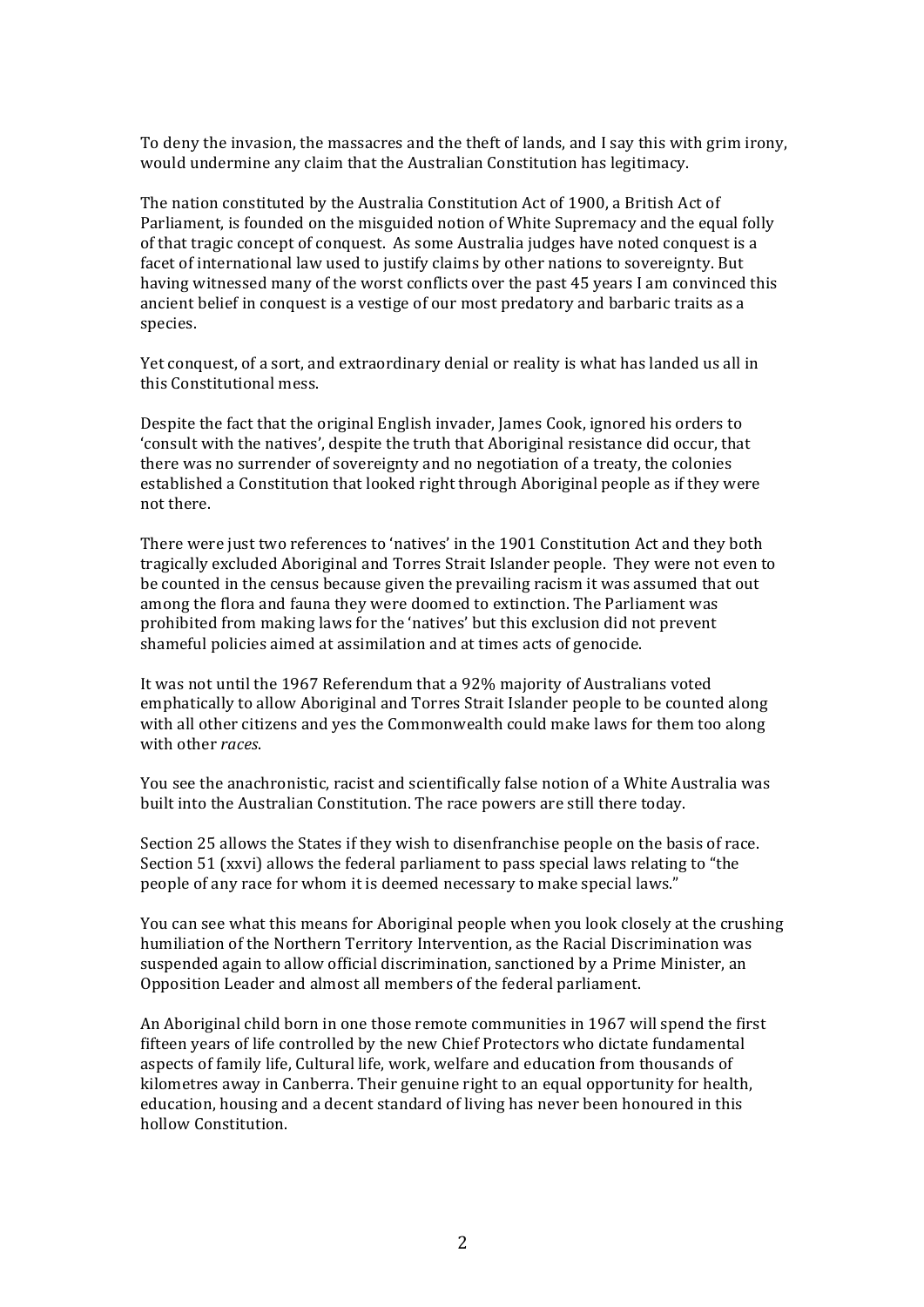At the time the Northern Territory Intervention was launched then Prime Minister John Howard declared that he was not concerned with constitutional niceties when the safety of children was at stake. What extraordinary hypocrisy.

The Intervention was a very dangerous Government Big Lie and it shows the tragic flaws in our current Democracy that allows a government to discriminate. Gormless politicians playing to the applause of neo-liberals who want to assimilate Indigenous people pass many laws that clearly do not benefit the First Australians.

When I have consulted Aboriginal and Torres Strait Islander people privately and publicly in many places and many forums around the country, overwhelmingly they speak of their land, the land that owns them, the sovereignty they believe is the essence of their being. Sovereignty may mean many different things to different people but to most Aboriginal and Torres Strait Islander people clearly it means the legal right to control their destiny on their lands and waters. Polling by the National Congress of First Peoples tell us that this deep and abiding sovereignty is clearly foremost on the minds of Indigenous people, along with health and the education of their children.

Here then is the first great dilemma in the current approach to Constitutional recognition of Aboriginal and Torres Strait Islander people. The consensus paper prepared by the government appointed panel of experts makes it perfectly clear that sovereignty is not going to be included in any referendum proposal for Constitutional recognition and change.

One of the members of the expert panel, Noel Pearson, is quoted as saying that apart from being unachievable, "full-blown sovereignty" may not be necessary and that "local" indigenous sovereignty" could exist internally within a nation state "provided that the fullest rights of self-determination are accorded."

Given that the present policy towards Indigenous Australians is that crushing assimilation described euphemistically as modernization or renovation of Culture, and given the astonishing undermining of Aboriginal authority through the Intervention and the ten year extension known as the *STRONGER FUTURES* legislation, the "fullest rights" of self-determination" sadly seem lifetimes away.

This is where Australia lags behind the rest of the world. The United States Government has more than 350 treaties with Native Americans. American courts have upheld Indigenous sovereignty repeatedly and affirmed the right of the First Nations to selfgovernment. Importantly evidence gathered by many decades of the Harvard Project on American Indian Economic Development led by Professors Stephen Cornell and Joe Kalt shows emphatically that sovereignty, control of their destiny, is the real key to development.

The only Indigenous people in the world who have equal life expectancy with the rest of their fellow citizens are the Sami spread across Norway, Finland and Sweden. All three of these countries have Sami parliaments and Norway's constitution recognises the country as bi-Cultural, a guarantee that the government will consult and negotiate with Sami to maintain their distinct language and Culture.

Such positive recognition and progress by other First Nations shows up the limitations of the Australian approach and the negative restraints imposed by a political reality, a grudging willingness to make symbolic change perhaps but real doubt about how far the politicians or the people will go.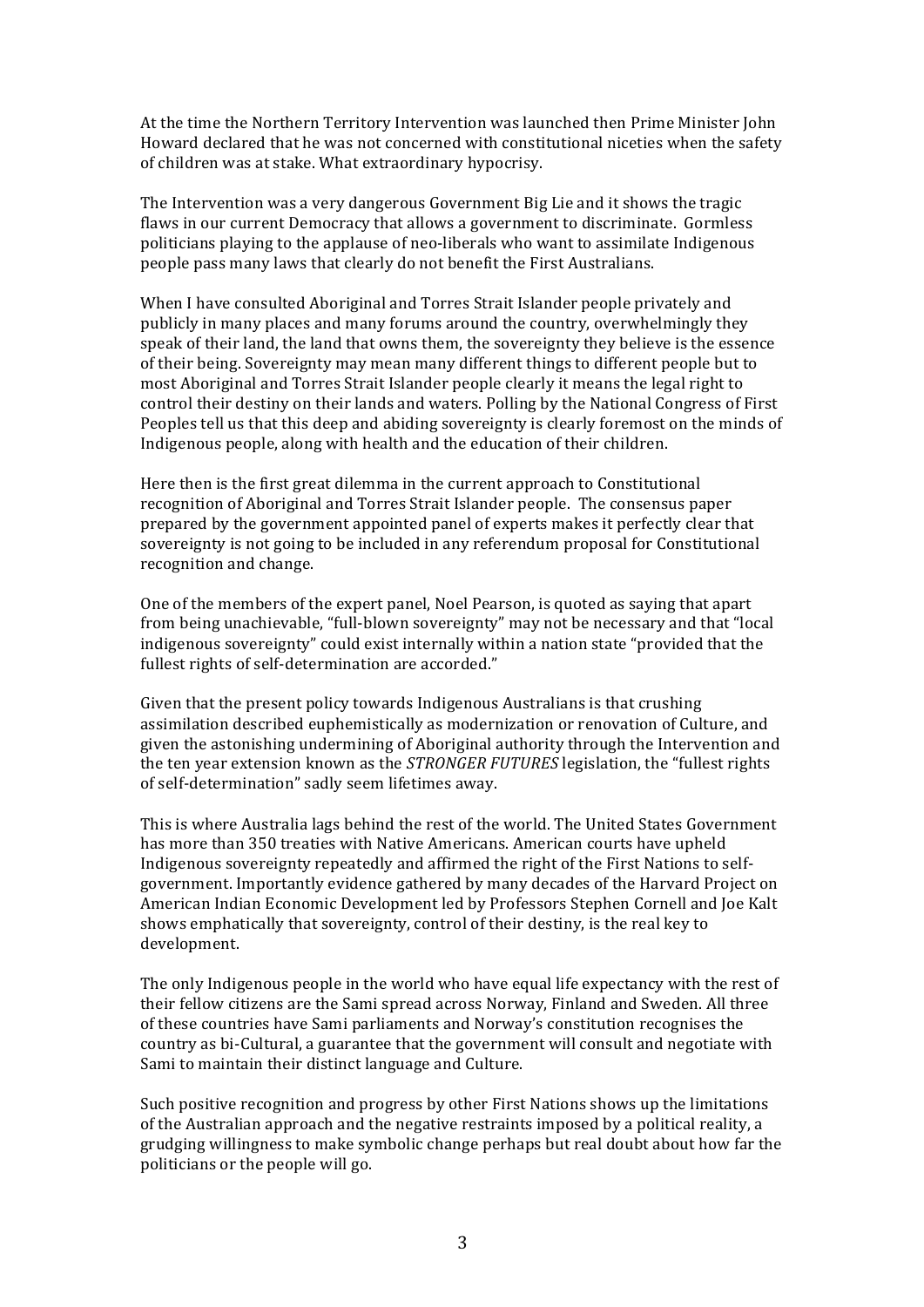Whatever happened to the belief in a Treaty or legal compact with Aboriginal and Torres Strait Islander people to address their sovereignty and so much of this nation's unfinished business?

The expert panel clearly states that it saw its brief as coming up with recommendations that contribute to a more "unified and reconciled nation, and be capable of being supported by an overwhelming majority of Australians from across the political and social spectrums. In addition they had to benefit and accord with the wishes of Aboriginal and Torres Strait Islander peoples, and be technically and legally sound." Specifically the experts wanted a clear expression of support from a majority of Aboriginal and Torres Strait Islander people for any statement of recognition.

But in truth, the panel of experts has inadvertently or intentionally reinforced the political reality that recognizing Aboriginal sovereignty is not going to happen and nor is any legal compact or treaty that would in a meaningful way encapsulate land rights.

The panel notes that these are issues of great concern for future discussion.

What the panel is offering all Australians now are five strong recommendations that nonetheless clearly do not meet the priorities for action by the very people the changes are intended to benefit.

I believe this presents a grave threat to any chance of unity on constitutional change.

Australia has only ever held 44 referendums and just 8 have been carried. Here is the measure of our constitutional conservatism and of just how our nation has been held back by the timidity and lack of leadership by our elected politicians.

It is 36 years since Australians made any change to our Constitution. The last time we could ever find the two-thirds majority of voters in a majority of states was for a referendum in 1977 that required federal judges to retire at 70.

A retired Judge I hugely respect, former High Court Justice Michael Kirby, has summed up the situation we are now facing, understanding the record and noting the importance of recognizing the rights of Aboriginal and Torres Strait Islander people.

"Constitutionally speaking, "Michael Kirby said, " we are still basically White Australia, however much we boast that we have changed."

Well you have had months to mull over the expert panel's five recommendations, what are the prospects that they will change the racism and the discrimination?

The first recommendation to erase forever Section 25 of the Constitution would prevent the States from ever taking away the right to vote based on race.

The second recommendation to remove Section 51 (xxvi) would eliminate the negative race power that has been used to make laws that harm the rights of Aboriginal and Torres Strait Islander people.

The third recommendation is for a new power that would give the federal parliament power to pass laws that benefit Indigenous Australians. This new section would also set out a clear statement of recognition of the prior occupancy of the continent and the ongoing relationship with land and waters. Echoing the Sami Constitutional recognition, there is also a proposal in this section to require the government to secure the